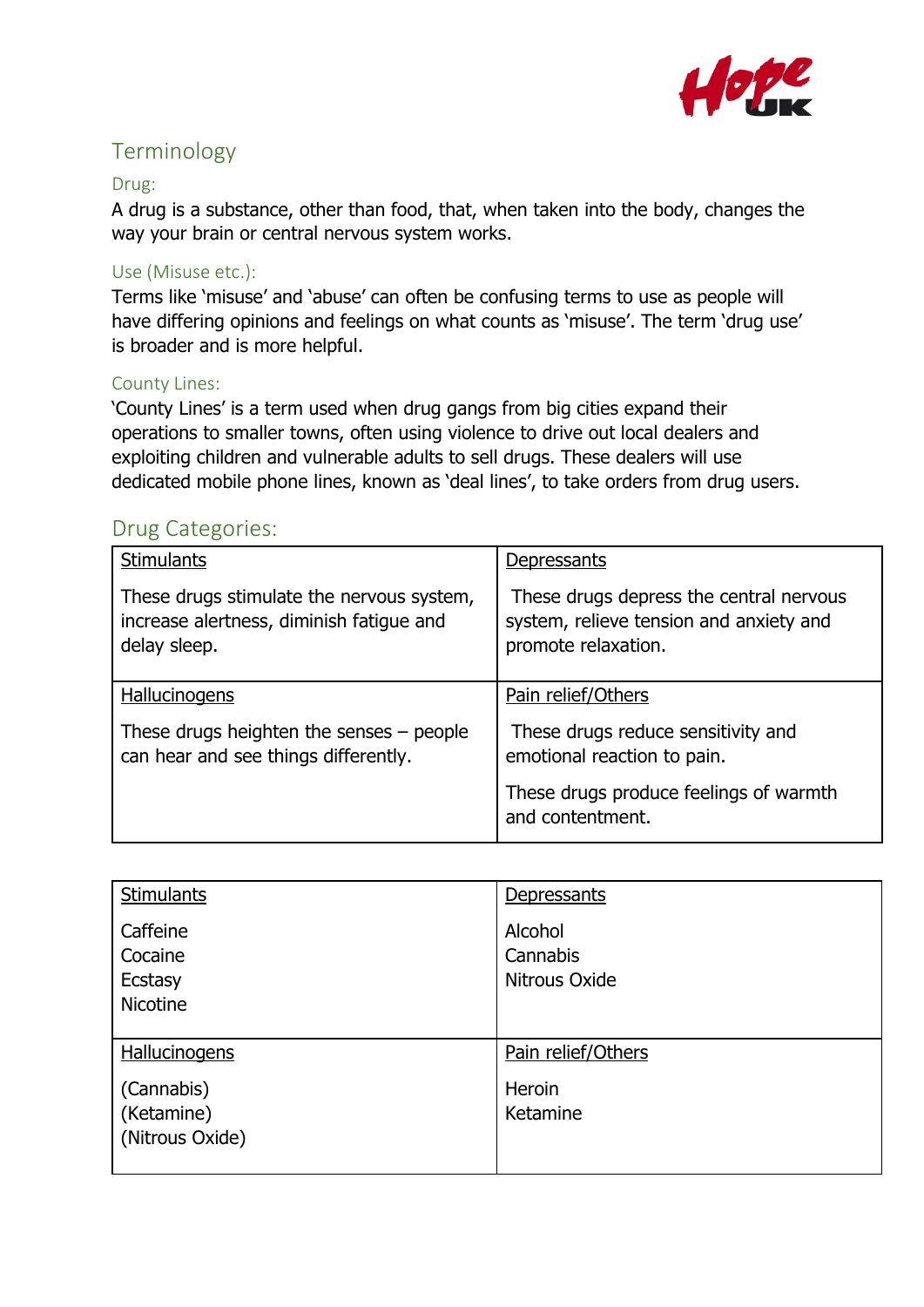

## Laws:

## Misuse of Drugs Act 1971

Creates three classes of controlled substances  $- A$ , B and C (A carries the toughest penalties). Offenses include possession, possession with intent to supply, supply and allowing your premises to be used for producing or supplying controlled drugs.

## Psychoactive Substances Act 2016

This is a blanket ban on everything that has a psychoactive effect. Offenses are production, supplying or offering to supply, possession with intent to supply, importation or exportation and possession of a psychoactive substance in a Custodial Institution.

There are exceptions, including drugs covered by the MDA, medicines, alcohol, tobacco, alkyl nitrites and food and drink.

## Signs and Symptoms of Use

Please note that there may not be any obvious sign, and that many of these may have other causes – the only real way to know if someone is using drugs is to talk to them!

## Behaviour:

- $\triangleright$  Change of behaviour
- $\triangleright$  Loss of money
- $\triangleright$  Loss of co-ordination
- $\triangleright$  Secretive
- $\triangleright$  Loss of appetite
- $\triangleright$  Mood swings
- $\triangleright$  Sleepy
- $\triangleright$  Unable to sleep
- $\triangleright$  Change in attitude
- $\triangleright$  Loss of motivation
- $\triangleright$  Low self esteem
- $\triangleright$  Telling lies

## Drug Effect:

- $\triangleright$  Enlarged pupils, bloodshot or glassy eyes
- $\triangleright$  Increased energy and confidence
- $\triangleright$  Loss of inhibitions
- $\triangleright$  Loss of coordination
- $\triangleright$  Aggressive behaviour
- $\triangleright$  Trembling, twitches
- $\triangleright$  Paranoia (being extremely suspicious)
- $\triangleright$  Hallucinations (hearing or seeing things that aren't really there)
- $\triangleright$  Nausea and vomiting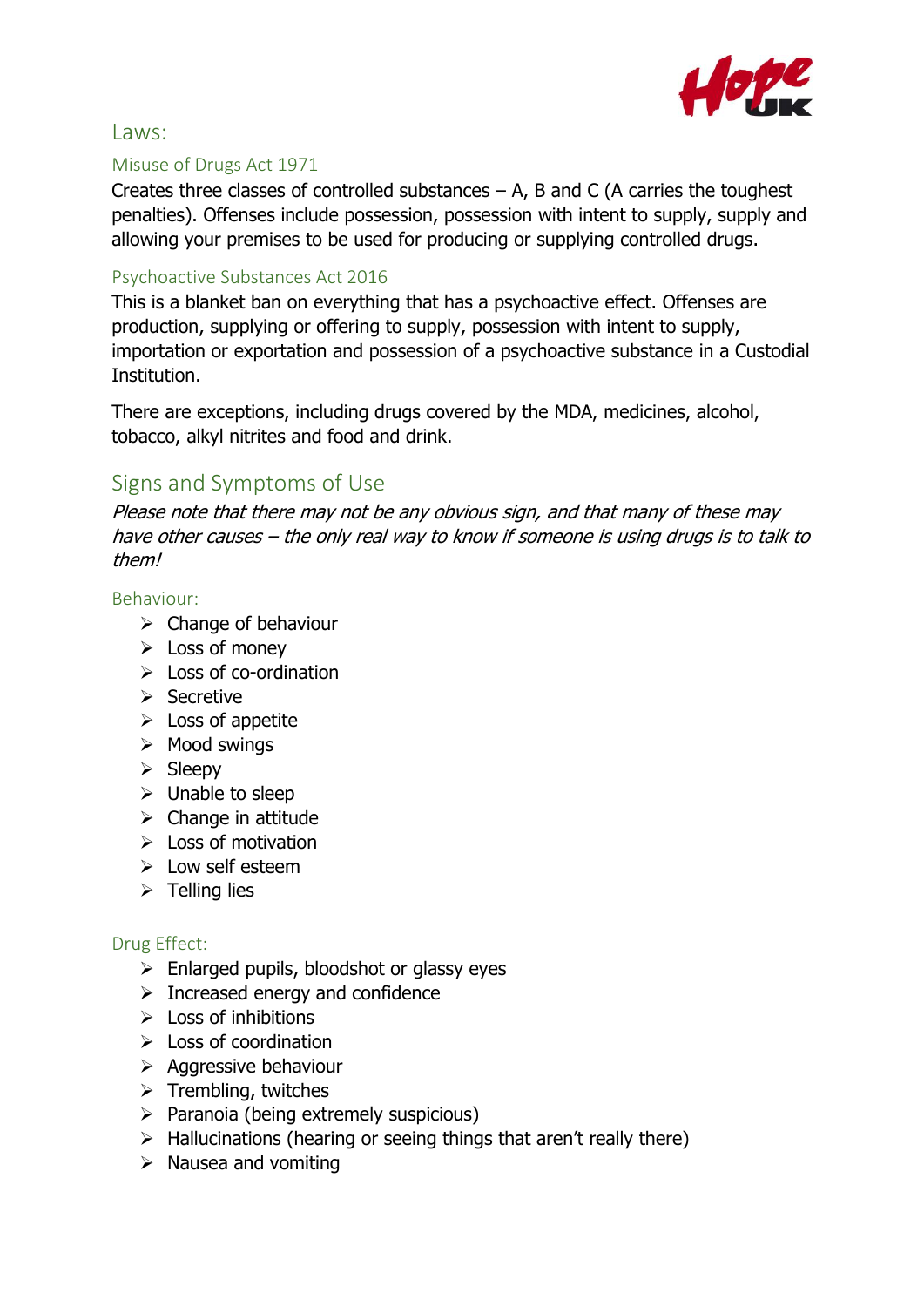

- $\triangleright$  Complaints of stomach cramps, blurred vision, headaches or dizziness
- $\triangleright$  Exhaustion, fatique or insomnia (being unable to sleep)
- $\triangleright$  Irritability and moodiness
- $\triangleright$  Changes to eating patterns such as eating less or more
- $\triangleright$  Anxiety symptoms such as panic attacks, dizziness, sweating, dry mouth, muscle aches and headaches.

#### Paraphernalia:

- $\triangleright$  Finding actual drugs
- $\triangleright$  Large cigarette papers or (rizla)
- $\triangleright$  Roaches
- $\triangleright$  Bongs
- $\triangleright$  Discoloured knives
- $\triangleright$  Magazine paper wraps
- $\triangleright$  Tin foil
- $\triangleright$  Syringes
- $\triangleright$  Mirrors or tiles and razor blades
- $\triangleright$  Spent aerosol cans with product and no gas
- $\triangleright$  Cut straws
- $\triangleright$  Scales (suggest dealing)
- $\triangleright$  Pipes or broken bottle necks

## Signs and Symptoms – Gangs and County Lines

### Grooming:

- $\triangleright$  New friendships, maybe with unlikely people (e.g. older)
- $\triangleright$  New possessions like phones, trainers, clothes, unexplained money
- $\triangleright$  Change to friendship groups
- $\triangleright$  Secretive behaviour
- $\triangleright$  Being seen with people with known or suspected gang connections
- $\triangleright$  Change in relationship with parent/carer

#### Involvement:

- $\triangleright$  Persistently going missing/suddenly leaving home
- $\triangleright$  More money or belongings
- $\triangleright$  Excessive texts or phone calls (secretive)
- $\triangleright$  Unusual relationships
- $\triangleright$  Signs of physical harm
- $\triangleright$  Decline in school performance
- $\triangleright$  Changes in emotional well-being
- $\triangleright$  Parental concern (always notice this!)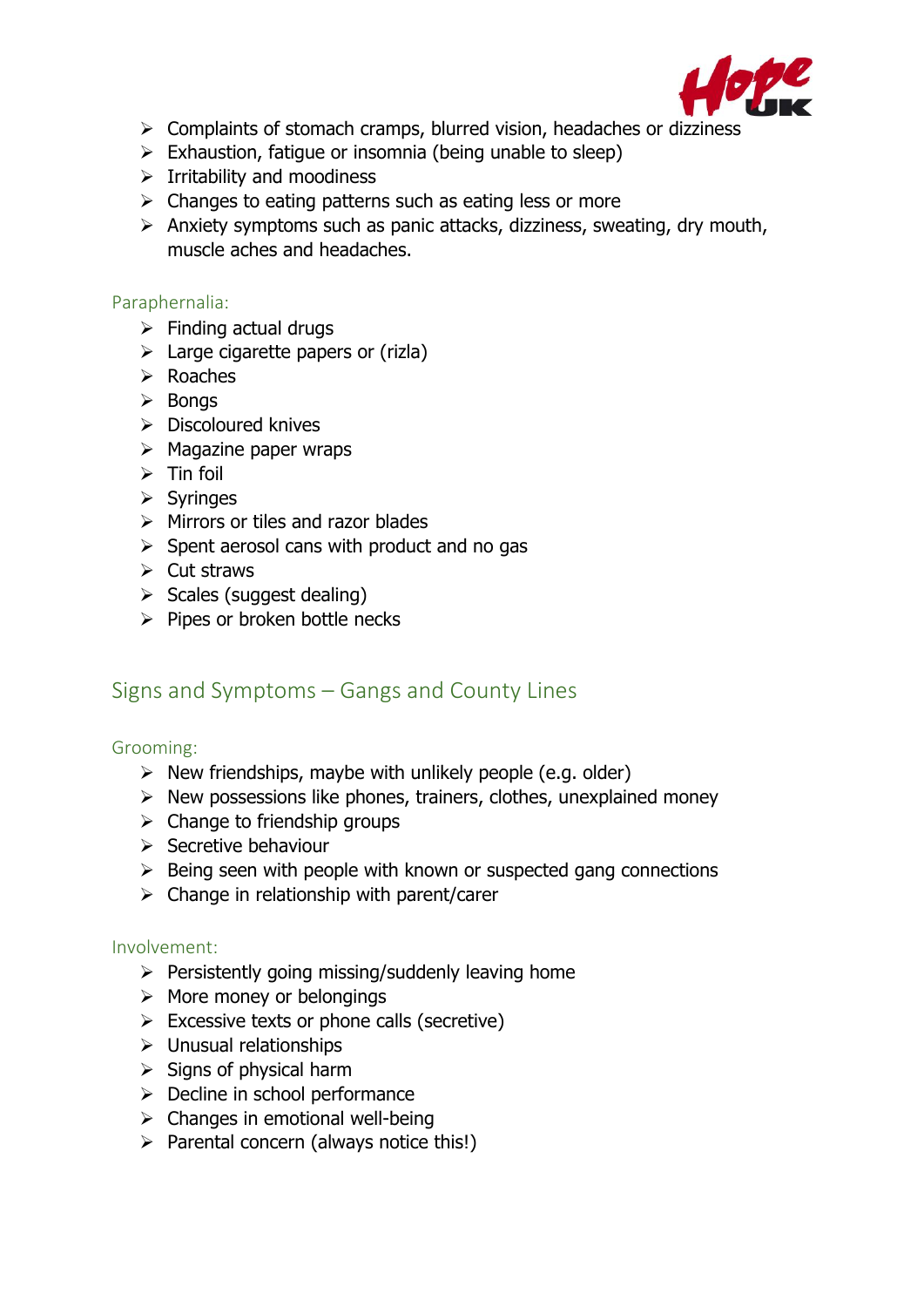

## Vulnerability Factors:

- $\triangleright$  Lack of knowledge about substances and their consequences
- $\triangleright$  Genetic predisposition
- $\triangleright$  Personality traits (e.g. impulsivity, sensation seeking)
- $\triangleright$  The presence of mental health conditions and behavioural disorders
- $\triangleright$  Family neglect and abuse
- $\triangleright$  Poor attachment to school and the community
- $\triangleright$  Social norms and environments conducive to substance use (including the influence of media)
- $\triangleright$  Growing up in marginalized, stigmatized and deprived communities

(From 'What we have learned over the last ten years: A summary of knowledge acquired and produced by the UN system on drug-related matters' March 2019)

## How can we help protect our children?

## Protective Factors Include:

- $\triangleright$  Psychological and emotional well-being
- $\triangleright$  Personal and social competence
- $\triangleright$  A strong attachment to caring and effective parents (or a caring relationship with at least one adult)
- $\triangleright$  Strong parental monitoring with clear family rules
- $\triangleright$  Family involvement in the child's life
- $\triangleright$  Attachment to schools and communities that are well resourced and organised

So, can we have input into any of these?

#### Some practical ideas:

- $\triangleright$  Know what your child is doing on the internet
- $\triangleright$  Know where they are and who they are with
- $\triangleright$  Talk to them (including about drugs) and be ready to listen
- $\triangleright$  Get to know your child's friends and their families
- $\triangleright$  Help your child learn how to handle conflict without violence
- $\triangleright$  Encourage your child to get involved in hobbies or similar
- $\triangleright$  Help your child develop peer resistance techniques
- $\triangleright$  Help your child develop helpful skills like socialising, communication
- $\triangleright$  Build their confidence
- $\triangleright$  Spend time with your child (easier to start this when they are younger)